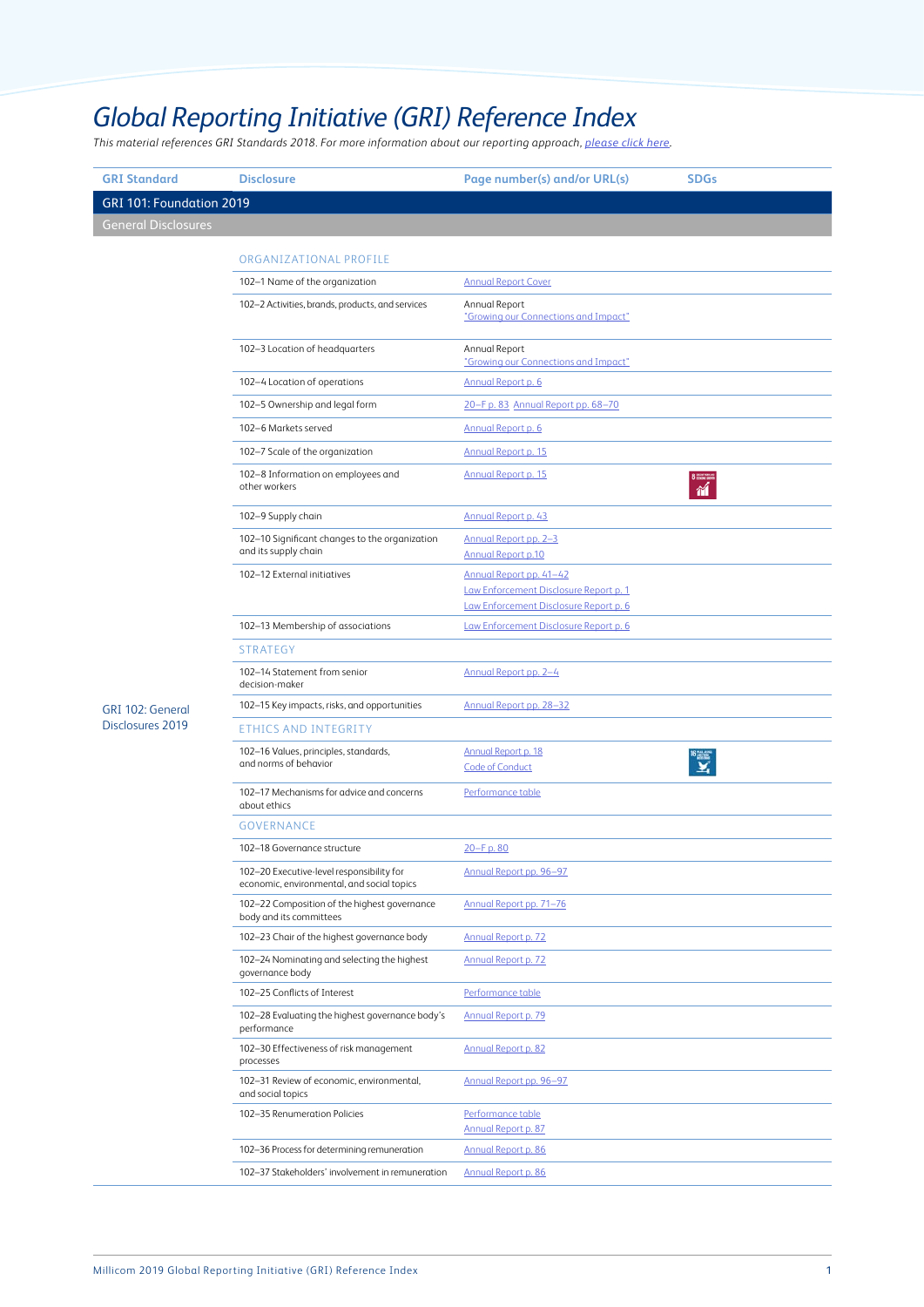| <b>STAKEHOLDER ENGAGEMENT</b>                                             |                                                                                                                 |
|---------------------------------------------------------------------------|-----------------------------------------------------------------------------------------------------------------|
| 102-40 List of stakeholder groups                                         | Annual Report p. 1<br>Law Enforcement Disclosure Report p. 6                                                    |
| 102-41 Collective bargaining agreements                                   | 20-Fp.83<br>8 months<br>衜                                                                                       |
| 102-42 Identifying and selecting stakeholders                             | About this Report, online                                                                                       |
| 102-43 Approach to stakeholder engagement                                 | About this Report, online                                                                                       |
| 102-44 Key topics and concerns raised                                     | About this Report, online                                                                                       |
| <b>REPORTING PRACTICE</b>                                                 |                                                                                                                 |
| 102-45 Entities included in the consolidated<br>financial statements      | 20-Fp.5                                                                                                         |
| 102-46 Defining report content and topic<br><b>Boundaries</b>             | About this Report, online                                                                                       |
| 102-47 List of material topics                                            | Material topics are listed in this index                                                                        |
| 102-48 Restatements of information                                        | Performance table                                                                                               |
| 102-49 Changes in reporting                                               | Performance table                                                                                               |
| 102-50 Reporting period                                                   | January 1, 2019 - December 31, 2019                                                                             |
| 102-51 Date of most recent report                                         | February 2019                                                                                                   |
| 102-52 Reporting cycle                                                    | Annual                                                                                                          |
| 102-53 Contact point for questions regarding the<br>report                | investors@millicom.com                                                                                          |
| 102-54 Claims of reporting in accordance with the<br><b>GRI Standards</b> | This report references GRI Standards, 2016                                                                      |
| 102-55 GRI content index                                                  | <b>GRI</b> content index                                                                                        |
| 102-56 External assurance                                                 | This report has not been externally assured, but<br>data for performance tables have been assured<br>by ERM CVS |

| <b>GRI Standard</b>                                  | <b>Disclosure</b>                                                                                                                                                                                                | Page number(s) and/or URL(s)                                                                                                                                                                                                                                                          | <b>SDGs</b>           |
|------------------------------------------------------|------------------------------------------------------------------------------------------------------------------------------------------------------------------------------------------------------------------|---------------------------------------------------------------------------------------------------------------------------------------------------------------------------------------------------------------------------------------------------------------------------------------|-----------------------|
| <b>Material Topics</b>                               |                                                                                                                                                                                                                  |                                                                                                                                                                                                                                                                                       |                       |
| <b>GRI 200 Economic Standard Series</b>              |                                                                                                                                                                                                                  |                                                                                                                                                                                                                                                                                       |                       |
| <b>ECONOMIC PERFORMANCE</b>                          |                                                                                                                                                                                                                  |                                                                                                                                                                                                                                                                                       |                       |
| GRI 201: Economic<br>Performance 2019                | 201-1 Direct economic value generated<br>and distributed<br>201-2 Financial implications and other risks<br>and opportunies due to climate change                                                                | $201 - 1:$<br>Annual Report pp. 5<br>Annual Report pp. 10-14<br>$201 - 2:$<br>Performance table                                                                                                                                                                                       | $13 \frac{m}{m}$<br>O |
| <b>INDIRECT ECONOMIC IMPACTS</b>                     |                                                                                                                                                                                                                  |                                                                                                                                                                                                                                                                                       |                       |
| GRI 203: Indirect<br><b>Economic Impacts</b><br>2019 | 203-1 Infrastructure investments and<br>services supported<br>203-2 Significant indirect economic impacts                                                                                                        | $203 - 1:$<br>Performance table<br><b>Annual Report p. 37</b><br>Annual Report pp. 47-48<br>$203 - 2:$<br>Millicom's economic footprint<br>in Latin America                                                                                                                           | ⊛<br>₱                |
| <b>ANTI-CORRUPTION</b>                               |                                                                                                                                                                                                                  |                                                                                                                                                                                                                                                                                       |                       |
| GRI 205:<br>Anti-corruption 2019                     | 205-1 Operations assessed for risks related<br>to corruption<br>205-2 Communication and training about<br>anti-corruption policies and procedures<br>205-3 Confirmed incidents of corruption<br>and actions take | $205 - 1$ :<br>Performance table<br>Partnering Against Corrupution Initiative (PACI)<br>$205 - 2:$<br>Performance table<br>Annual Report p. 33<br>Governance section p. 96<br><b>Anti-Corruption Policy</b><br><b>Conflicts of Interest Policy</b><br>$205 - 3:$<br>Performance table | ▓₹<br>▓₹              |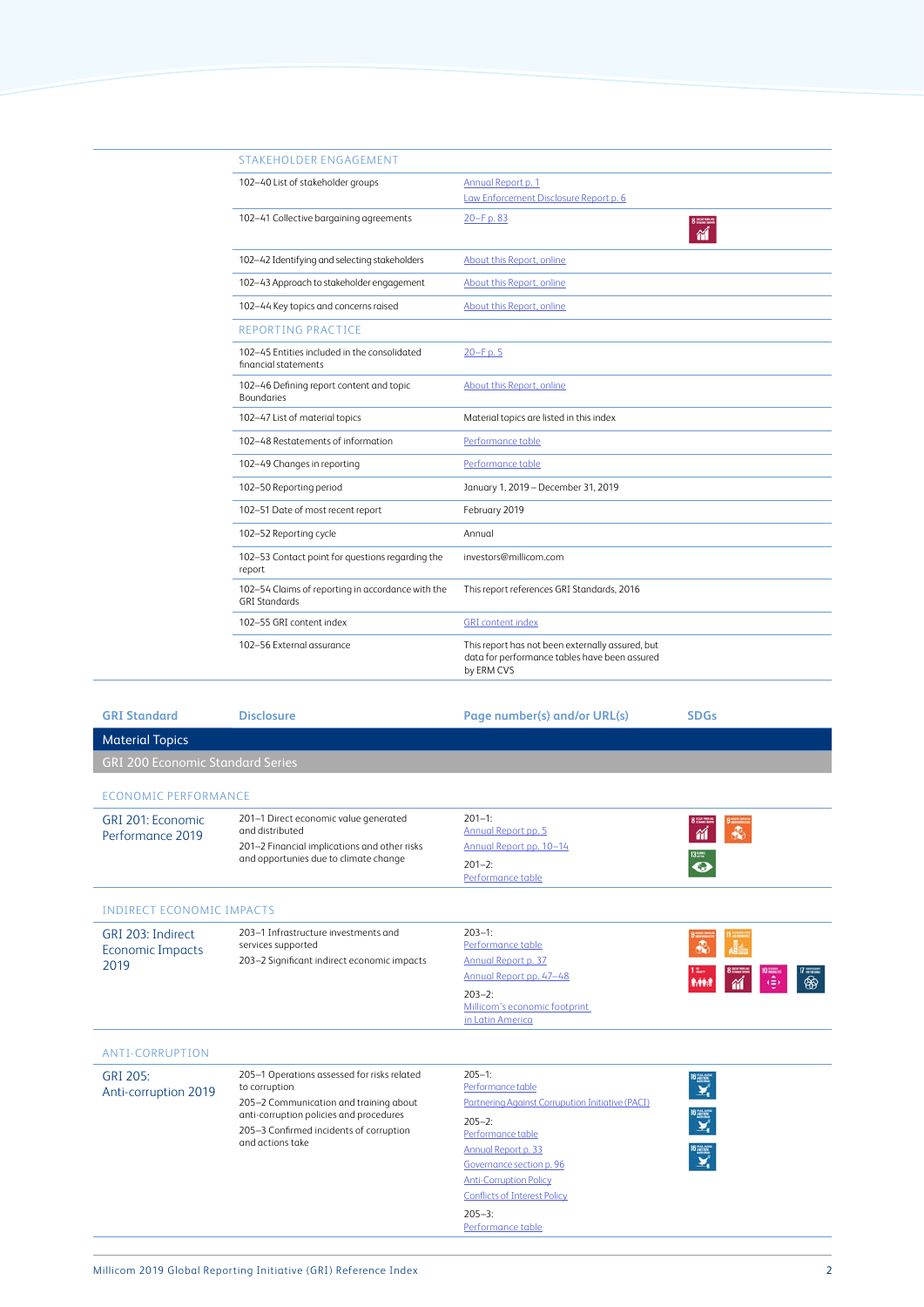| <b>ANTI-COMPETITIVE BEHAVIOR</b>                      |                                                                                                                                                         |                                                                                                                                                                              |                  |
|-------------------------------------------------------|---------------------------------------------------------------------------------------------------------------------------------------------------------|------------------------------------------------------------------------------------------------------------------------------------------------------------------------------|------------------|
| GRI 206:<br>Anti-competitive<br>Behavior 2019         | 206-1 Legal actions for anti-competitive<br>behavior, anti-trust, and monopoly practices                                                                | $206 - 1$ :<br><b>Antitrust and Competition Law Handbook</b><br>Employee Code of Conduct, p. 6                                                                               |                  |
|                                                       |                                                                                                                                                         |                                                                                                                                                                              |                  |
| <b>GRI 300 Environmental Standard Series</b>          |                                                                                                                                                         |                                                                                                                                                                              |                  |
|                                                       |                                                                                                                                                         |                                                                                                                                                                              |                  |
| <b>MATERIALS</b>                                      |                                                                                                                                                         |                                                                                                                                                                              |                  |
| GRI 301:<br><b>Materials 2019</b>                     | 301-3 Reclaimed products and their<br>packaging materials                                                                                               | $301 - 3:$<br>Annual Report p. 39<br>Performance table                                                                                                                       | ၹ                |
| <b>ENERGY</b>                                         |                                                                                                                                                         |                                                                                                                                                                              |                  |
| GRI 302:<br>Energy 2019                               | 302-1 Energy consumption within<br>the organization<br>302-4 Reduction of energy consumption                                                            | $302 - 1:$<br>Performance table<br>Annual Report p. 25<br><b>Annual Report p. 40</b><br>$302 - 4:$<br>Performance table<br><b>Annual Report p. 25</b><br>Annual Report p. 40 | $\bullet$        |
| <b>EMISSIONS</b>                                      |                                                                                                                                                         |                                                                                                                                                                              |                  |
| GRI 305:<br><b>Emissions 2019</b>                     | 305-1 Direct (Scope 1) GHG emissions<br>305-2 Energy indirect (Scope 2) GHG emissions<br>305-4 GHG emissions intensity                                  | $305 - 1$ :<br>Performance table<br>$305 - 2:$<br>Performance table<br>$305 - 4:$<br>Performance table                                                                       | $\mathbf \Omega$ |
| <b>EFFLUENTS AND WASTE</b>                            |                                                                                                                                                         |                                                                                                                                                                              |                  |
| GRI 306: Effluents<br>and Waste 2019                  | 306-2 Waste by type and disposal method                                                                                                                 | $306 - 2:$<br>Annual Report p. 38<br>Performance table                                                                                                                       |                  |
| <b>ENVIRONMENTAL COMPLIANCE</b>                       |                                                                                                                                                         |                                                                                                                                                                              |                  |
| GRI 307:<br>Environmental<br>Compliance 2019          | 307-1 Non-compliance with environmental<br>laws and regulations                                                                                         | We have not been subject to any fines or monetary<br>sanctions due to non-compliance with<br>environmental laws and regulations                                              |                  |
| SUPPLIER ENVIRONMENTAL ASSESSMENT                     |                                                                                                                                                         |                                                                                                                                                                              |                  |
| GRI 308: Supplier<br>Environmental<br>Assessment 2019 | 308-1 New suppliers that were screened using<br>environmental criteria<br>308-2 Negative environmental impacts in the<br>supply chain and actions taken | $308 - 1$ :<br>Performance table<br><b>Annual Report p. 43</b><br><b>Millicom Third Party Management Policy</b>                                                              |                  |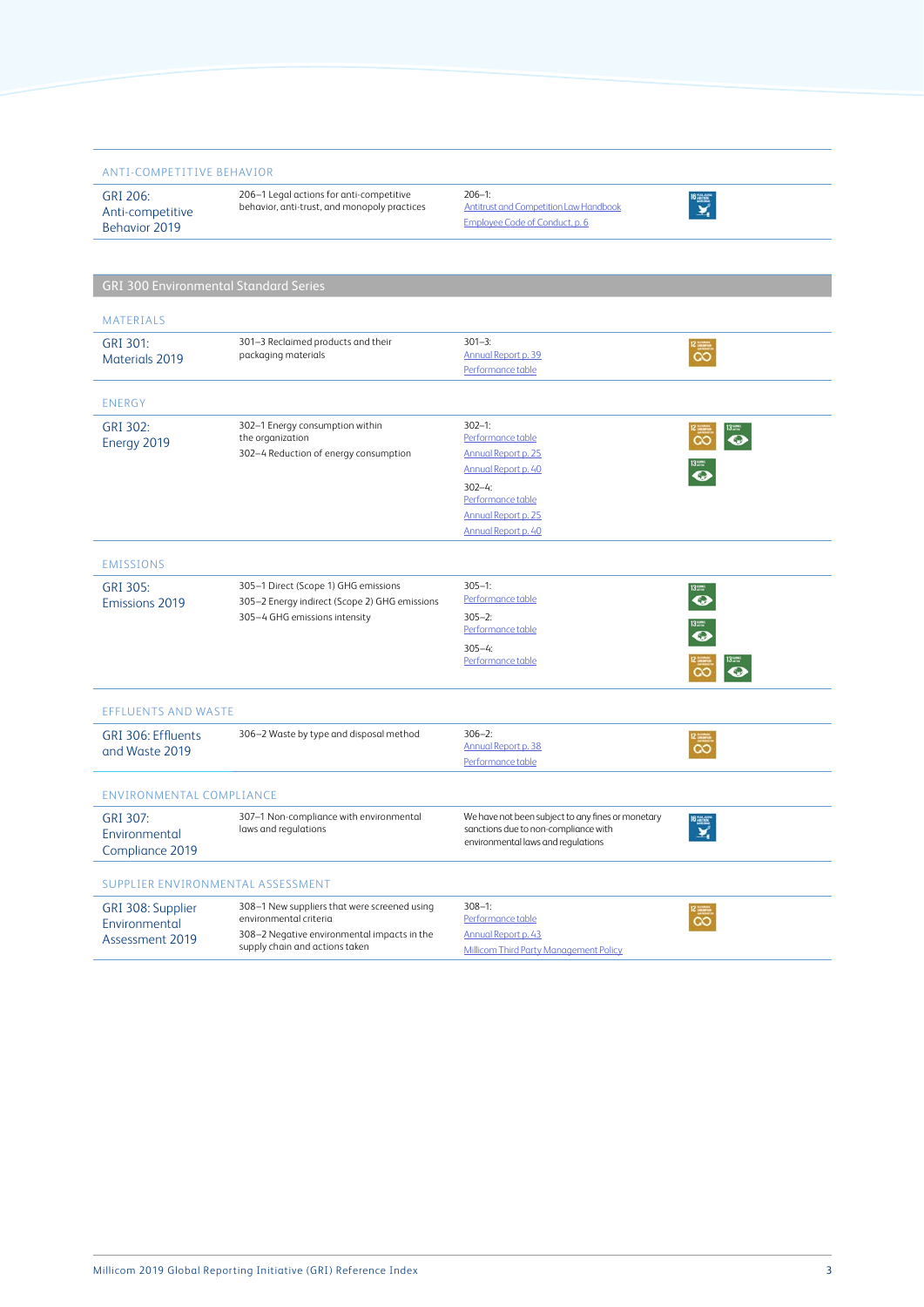| <b>GRI 400 Social Standard Series</b>                                          |                                                                                                                                                               |                                                                                                                                                                                 |                                                                                                                                                                                                                                                                                                                                                     |
|--------------------------------------------------------------------------------|---------------------------------------------------------------------------------------------------------------------------------------------------------------|---------------------------------------------------------------------------------------------------------------------------------------------------------------------------------|-----------------------------------------------------------------------------------------------------------------------------------------------------------------------------------------------------------------------------------------------------------------------------------------------------------------------------------------------------|
| <b>EMPLOYMENT</b>                                                              |                                                                                                                                                               |                                                                                                                                                                                 |                                                                                                                                                                                                                                                                                                                                                     |
| GRI 401: Employment<br>2019                                                    | 401-1 New employee hires and<br>employee turnover                                                                                                             | $401 - 1:$<br>Performance table<br>Annual Report p. 15<br>Annual Report p. 17                                                                                                   | $\frac{1}{\alpha}$                                                                                                                                                                                                                                                                                                                                  |
| OCCUPATIONAL HEALTH AND SAFETY                                                 |                                                                                                                                                               |                                                                                                                                                                                 |                                                                                                                                                                                                                                                                                                                                                     |
| <b>GRI 403: Occupational</b><br><b>Health and Safety</b><br>2019               | 403-1 Occupational health and safety<br>management system<br>403-6 Promotion of worker health<br>403-9 Work-related injuries                                  | $403 - 1:$<br>Performance table<br>Annual Report p. 21<br>Governance section p. 97<br>$403 - 6:$<br>Performance table<br>Annual Report p. 21<br>$403 - 9:$<br>Performance table | $\frac{1}{\gamma}$                                                                                                                                                                                                                                                                                                                                  |
| DIVERSITY AND EOUAL OPPORTUNITY                                                |                                                                                                                                                               |                                                                                                                                                                                 |                                                                                                                                                                                                                                                                                                                                                     |
| GRI 405: Diversity and<br><b>Equal Opportunity</b><br>2019                     | 405-1 Diversity of governance bodies<br>and employees                                                                                                         | $405 - 1:$<br>Performance table<br>Annual Report p. 73                                                                                                                          |                                                                                                                                                                                                                                                                                                                                                     |
| NON-DISCRIMINATION                                                             |                                                                                                                                                               |                                                                                                                                                                                 |                                                                                                                                                                                                                                                                                                                                                     |
| <b>GRI 406: Non-</b><br>discrimination 2019                                    | 406-1 Incidents of discrimination and<br>corrective actions taken                                                                                             | $406 - 1:$<br>Performance table                                                                                                                                                 | $\frac{1}{\hat{a}}$                                                                                                                                                                                                                                                                                                                                 |
|                                                                                | FREEDOM OF ASSOCIATION AND COLLECTIVE BARGAINING                                                                                                              |                                                                                                                                                                                 |                                                                                                                                                                                                                                                                                                                                                     |
| GRI 407: Freedom of<br>Association and<br><b>Collective Bargaining</b><br>2019 | 407-1 Operations and suppliers in which the<br>right to freedom of association and collective<br>bargaining may be at risk                                    | $407 - 1:$<br>Code of Conduct, p. 10                                                                                                                                            |                                                                                                                                                                                                                                                                                                                                                     |
| <b>CHILD LABOR</b>                                                             |                                                                                                                                                               |                                                                                                                                                                                 |                                                                                                                                                                                                                                                                                                                                                     |
| GRI 408: Child Labor<br>2019                                                   | 408-1 Operations and suppliers at significant<br>risk for incidents of child labor                                                                            | $408-1$ :<br><b>Child Labor and Young Worker Policy</b>                                                                                                                         | 省                                                                                                                                                                                                                                                                                                                                                   |
| <b>FORCED OR COMPULSORY LABOR</b>                                              |                                                                                                                                                               |                                                                                                                                                                                 |                                                                                                                                                                                                                                                                                                                                                     |
| GRI 409: Forced or<br><b>Compulsory Labor</b><br>2019                          | 409-1 Operations and suppliers at significant<br>risk for incidents of forced or compulsory labor                                                             | $409 - 1:$<br>Code of Conduct, p. 10<br>Supplier Code of Conduct, p. 6                                                                                                          | $\overline{\mathbf{a}}$                                                                                                                                                                                                                                                                                                                             |
| <b>HUMAN RIGHTS ASSESSMENT</b>                                                 |                                                                                                                                                               |                                                                                                                                                                                 |                                                                                                                                                                                                                                                                                                                                                     |
| GRI 412: Human<br><b>Rights Assessment</b><br>2019                             | 412-1 Operations that have been subject to<br>human rights reviews or impact assessments<br>412-2 Employee training on human rights<br>policies or procedures | $412 - 1:$<br>Performance table<br>Annual Report p. 41<br>$412 - 2:$<br>Performance table<br><b>Annual Report p. 41</b>                                                         | $\overline{\mathbf{a}}$                                                                                                                                                                                                                                                                                                                             |
| LOCAL COMMUNITIES                                                              |                                                                                                                                                               |                                                                                                                                                                                 |                                                                                                                                                                                                                                                                                                                                                     |
| GRI 413: Local<br><b>Communities 2019</b>                                      | 413-1 Operations with local community<br>engagement, impact assessments, and<br>development programs                                                          | $413 - 1:$<br>Performance table<br>Annual Report p. 34<br>Annual Report p. 36<br>Annual Report p. 45                                                                            | $\begin{picture}(180,10) \put(0,0){\line(1,0){10}} \put(10,0){\line(1,0){10}} \put(10,0){\line(1,0){10}} \put(10,0){\line(1,0){10}} \put(10,0){\line(1,0){10}} \put(10,0){\line(1,0){10}} \put(10,0){\line(1,0){10}} \put(10,0){\line(1,0){10}} \put(10,0){\line(1,0){10}} \put(10,0){\line(1,0){10}} \put(10,0){\line(1,0){10}} \put(10,0){\line($ |
| SUPPLIER SOCIAL ASSESSMENT                                                     |                                                                                                                                                               |                                                                                                                                                                                 |                                                                                                                                                                                                                                                                                                                                                     |
| GRI 414: Supplier<br>Social Assessment<br>2019                                 | 414-1 New suppliers that were screened<br>using social criteria<br>414-2 Negative social impacts in the supply<br>chain and actions taken                     | $414 - 1:$<br>Performance table<br>Annual Report p. 43                                                                                                                          | $\frac{1}{\mathbf{M}}$                                                                                                                                                                                                                                                                                                                              |